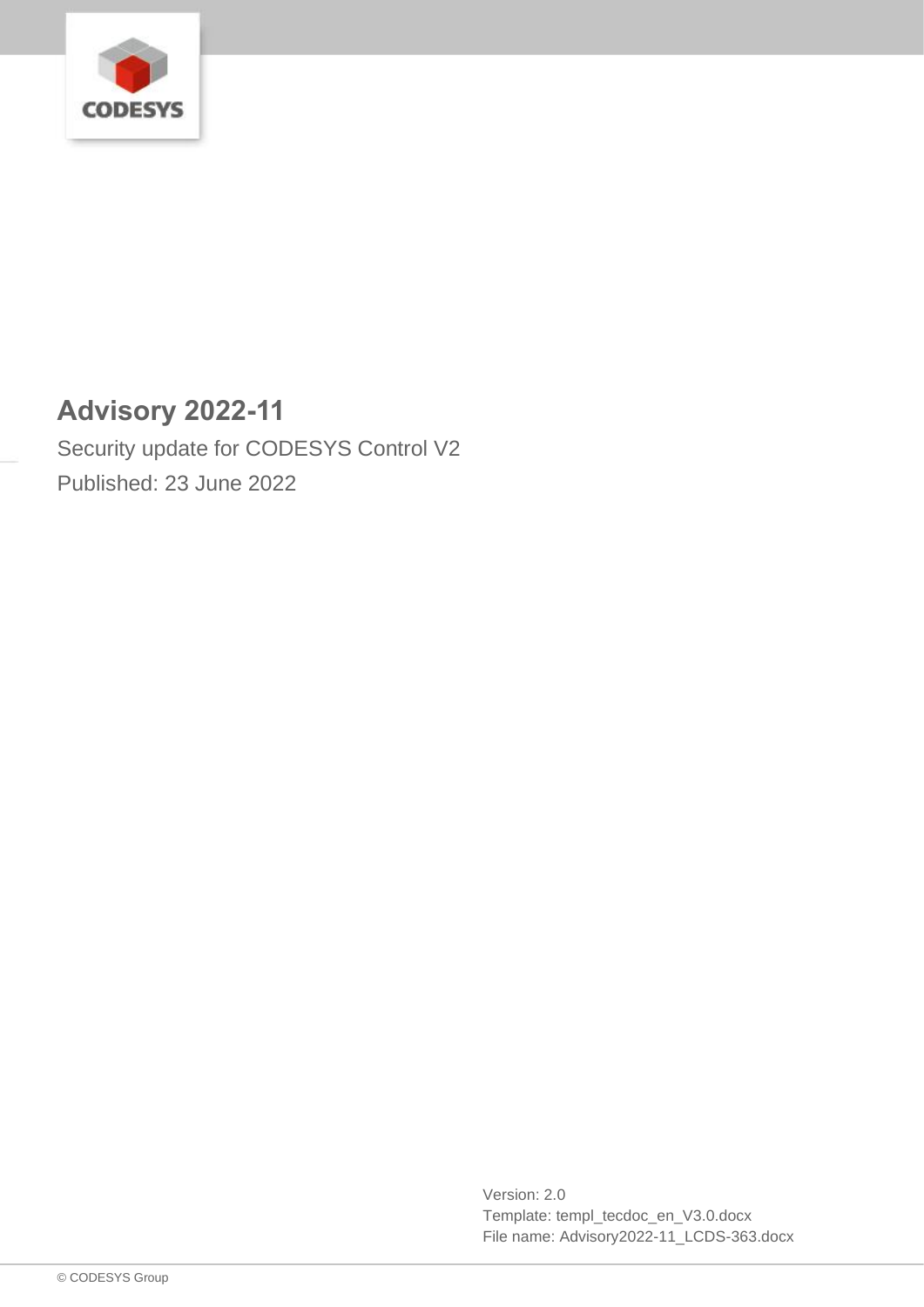# **CONTENT**

|                          |                                                                                            | Page                    |
|--------------------------|--------------------------------------------------------------------------------------------|-------------------------|
| 1                        | <b>Affected Products</b>                                                                   | 3                       |
| $\mathbf{2}$             | <b>Vulnerability overview</b>                                                              | 3                       |
| 2.1<br>2.2<br>2.3<br>2.4 | <b>Type</b><br><b>Management Summary</b><br>References<br><b>Severity Rating</b>           | 3<br>3<br>$\frac{3}{3}$ |
| 3                        | <b>Vulnerability details</b>                                                               | 3                       |
| 3.1<br>3.2<br>3.3<br>3.4 | <b>Detailed Description</b><br>Exploitability<br><b>Difficulty</b><br>Existence of exploit | 3<br>4<br>4<br>4        |
| 4                        | Available software updates                                                                 | 4                       |
| 5                        | <b>Mitigation</b>                                                                          | 5                       |
| 6                        | <b>Acknowledgments</b>                                                                     | 5                       |
| 7                        | <b>Further Information</b>                                                                 | 5                       |
| 8                        | <b>Disclaimer</b>                                                                          | 5                       |
| <b>Bibliography</b>      |                                                                                            | 6                       |
| <b>Change History</b>    |                                                                                            |                         |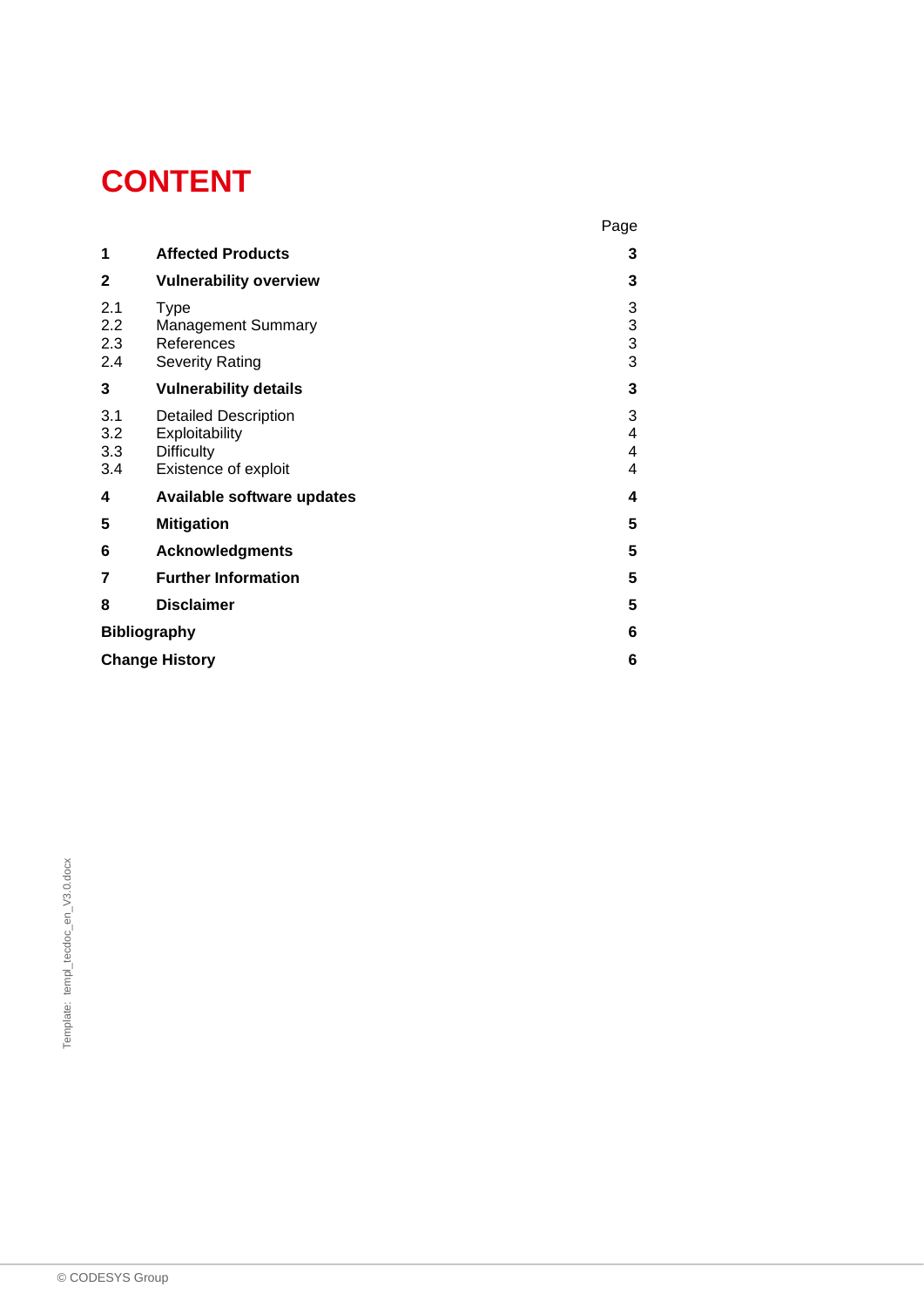# <span id="page-2-0"></span>**1 Affected Products**

The following CODESYS V2 runtime systems are affected, regardless of the CPU type or operating system:

- CODESYS Runtime Toolkit 32 bit full prior version V2.4.7.57
- <span id="page-2-1"></span>• CODESYS PLCWinNT prior version V2.4.7.57

# **2 Vulnerability overview**

#### <span id="page-2-2"></span>**2.1 Type**

Several, see detailed description.

#### <span id="page-2-3"></span>**2.2 Management Summary**

CODESYS Control V2 runtime systems are affected by several security vulnerabilities in the communication server for the CODESYS protocol. These can be exploited by authenticated attackers.

#### <span id="page-2-4"></span>**2.3 References**

CVE: CVE-2022-1965, CVE-2022-32136, CVE-2022-32137, CVE-2022-32138, CVE-2022-32139, CVE-2022- 32140, CVE-2022-32141, CVE-2022-32142, CVE-2022-32143 [6]

CODESYS JIRA: LCDS-363, LCDS-368

#### <span id="page-2-5"></span>**2.4 Severity Rating**

CODESYS GmbH has rated this vulnerability as high.

The CVSS v3.1 base score of 8.8 has been assigned. The CVSS vector string is (CVSS:3.1/AV:N/AC:L/PR:L/UI:N/S:U/C:H/I:H/A:H). [8]

#### <span id="page-2-6"></span>**3 Vulnerability details**

#### <span id="page-2-7"></span>**3.1 Detailed Description**

The CODESYS Control runtime system enables embedded or PC-based devices to be a programmable industrial controller. It provides a communication server for the communication with clients like the CODESYS Development System.

Since the CODESYS Control V2 runtime system only processes service requests after authentication, all the following security vulnerabilities can only be exploited if the attacker has previously successfully authenticated himself on the controller or if no level 1 online password is configured on the controller.

CVE-2022-1965: CWE-755: Improper Handling of Exceptional Conditions

CVSS:3.1/AV:N/AC:L/PR:L/UI:N/S:U/C:N/I:N/A:H

An invalid crafted request is not properly processed by the error handling of the affected CODESYS products. As a result, the file referenced by the malicious request could be deleted if it exists on the controller.

CVE-2022-32136: CWE-824: Access of Uninitialized Pointer CVSS:3.1/AV:N/AC:L/PR:L/UI:N/S:U/C:N/I:N/A:H A crafted request may cause an internal read access to an uninitialized pointer in the affected CODESYS products, resulting in a denial-of-service condition.

CVE-2022-32137: CWE-122: Heap-based Buffer Overflow CVSS:3.1/AV:N/AC:L/PR:L/UI:N/S:U/C:H/I:H/A:H A crafted request may cause a heap-based buffer overflow in the affected CODESYS products, resulting in a denial-of-service condition or memory overwrite.

CVE-2022-32138: CWE-194: Unexpected Sign Extension CVSS:3.1/AV:N/AC:L/PR:L/UI:N/S:U/C:H/I:H/A:H

A crafted request with may cause an unexpected sign extension in the affected CODESYS products, resulting in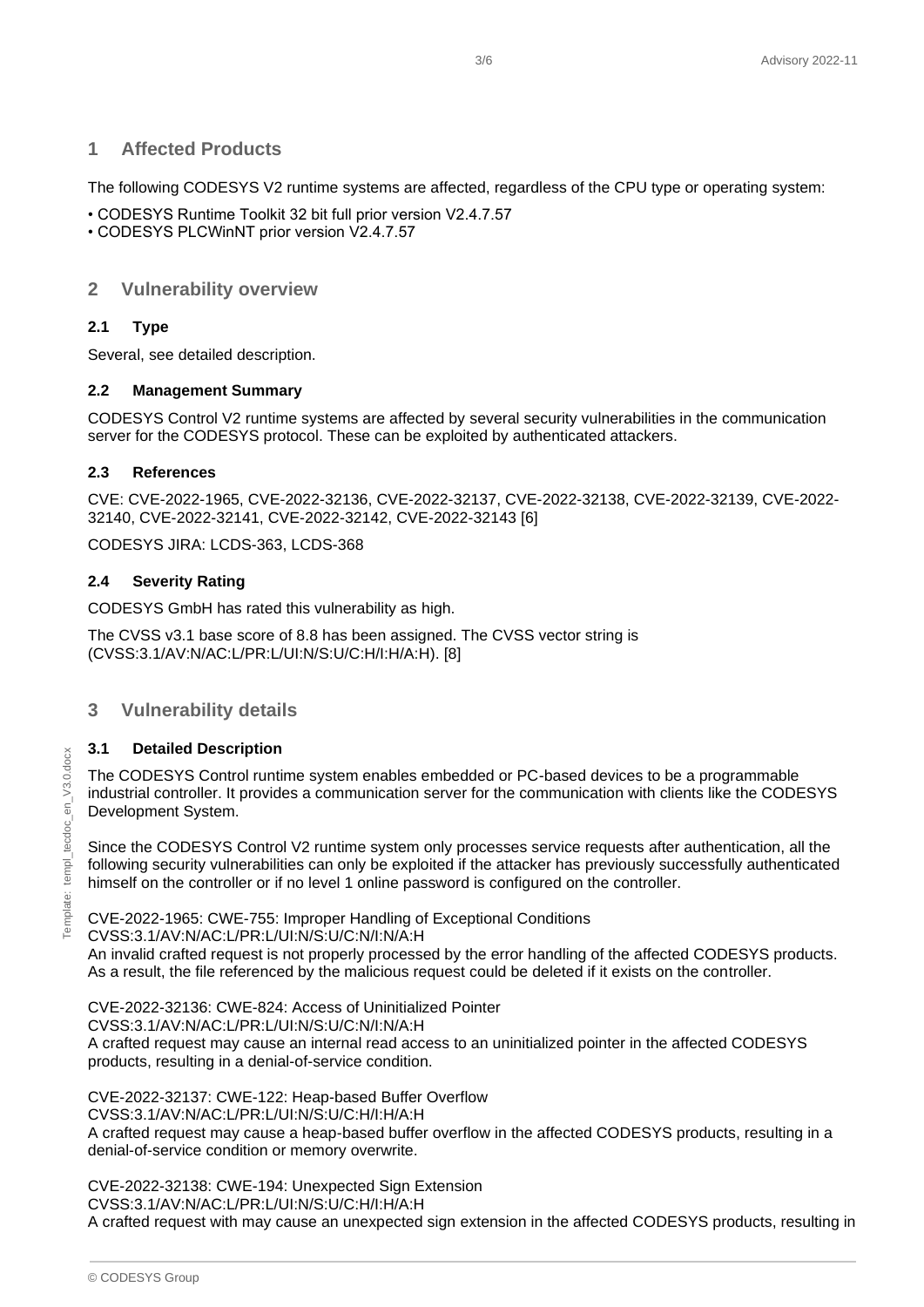a denial-of-service condition or memory overwrite.

CVE-2022-32139: CWE-125: Out-of-bounds Read CVSS:3.1/AV:N/AC:L/PR:L/UI:N/S:U/C:N/I:N/A:H A crafted request may cause an internal out-of-bounds read in the affected CODESYS products, resulting in a denial-of-service condition.

CVE-2022-32140: CWE-130: Improper Handling of Length Parameter Inconsistency CVSS:3.1/AV:N/AC:L/PR:L/UI:N/S:U/C:N/I:N/A:H A crafted request may contain an incorrect data length for the associated structured data of the request. Since

the affected CODESYS products do not handle the length correctly, this can lead to an internal buffer over-read causing a denial-of-service condition.

CVE-2022-32141: CWE-126: Buffer Over-read CVSS:3.1/AV:N/AC:L/PR:L/UI:N/S:U/C:N/I:N/A:H A crafted request with invalid offsets may cause an internal buffer over-read in the affected CODESYS products, resulting in a denial-of-service condition.

CVE-2022-32142: CWE-823: Use of Out-of-range Pointer Offset

CVSS:3.0/AV:N/AC:L/PR:L/UI:N/S:U/C:N/I:H/A:H A crafted request with invalid offsets may cause an internal out-of-bounds read or write access in the affected CODESYS products, resulting in a denial-of-service condition or local memory overwrite.

CVE-2022-32143: CWE-552: Files or Directories Accessible to External Parties

CVSS:3.1/AV:N/AC:L/PR:L/UI:N/S:U/C:H/I:H/A:H

The CODESYS V2 file download and upload function also allows read and potentially write access to internal files in the working directory, e.g. firmware files of the PLC, since no filtering is performed.

#### <span id="page-3-0"></span>**3.2 Exploitability**

These vulnerabilities could be exploited remotely.

#### <span id="page-3-1"></span>**3.3 Difficulty**

An attacker with low skills would be able to exploit these vulnerabilities.

#### <span id="page-3-2"></span>**3.4 Existence of exploit**

<span id="page-3-3"></span>No known public exploits specifically target these vulnerabilities.

#### **4 Available software updates**

CODESYS GmbH has released the following product versions to solve the noted vulnerability issues for the affected CODESYS products:

• CODESYS Runtime Toolkit 32 bit full version V2.4.7.57

• CODESYS PLCWinNT version V2.4.7.57. This is also part of the CODESYS Development System setup version V2.3.9.69.

Please visit the CODESYS update area for more information on how to obtain the software update [3].

---------------------------------------------------------------

Additional information for device manufacturers

---------------------------------------------------------------

Relates to CVE-2022-32143: CWE-552: Files or Directories Accessible to External Parties:

The newly introduced process hook PH\_DENY\_FILE allows protecting additional device-specific files from access by online services. For details see the description of PH\_DENY\_FILE in RtsApi.h.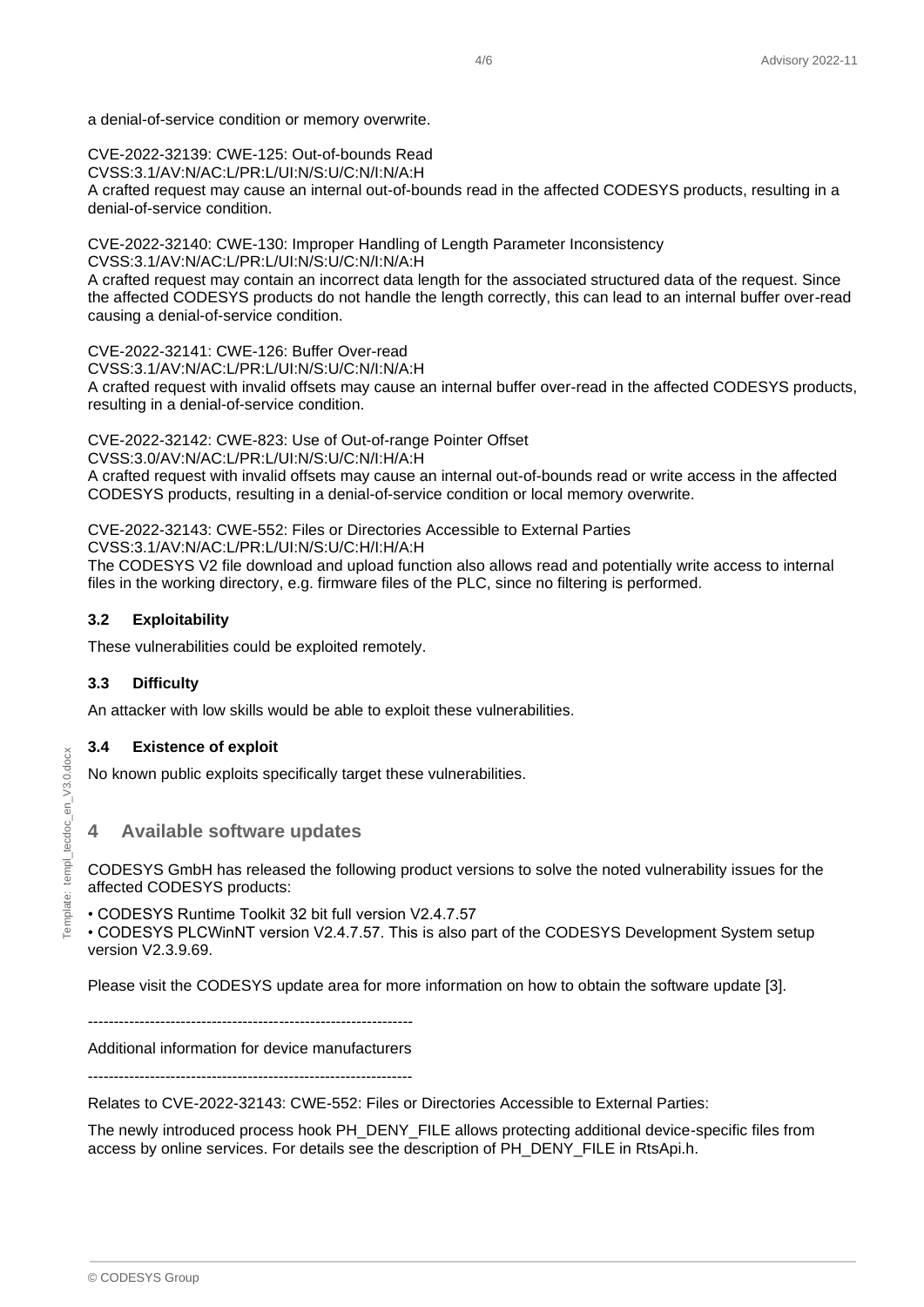#### <span id="page-4-0"></span>**5 Mitigation**

CODESYS GmbH recommends using the available software update to fix the vulnerabilities.

To exploit these vulnerabilities, a successful login to the affected product is required. A configured PLC password for password level 1 therefore protects against the exploitation of these vulnerabilities even in case the software update could not be applied.

CODESYS GmbH strongly recommends setting a strong PLC password. This not only prevents malicious requests from being executed or virulent code from being downloaded, but also suppresses starting, stopping, debugging or other actions on a known working application that could potentially disrupt a machine or system.

As part of a security strategy, CODESYS GmbH recommends the following general defense measures to reduce the risk of exploits:

• Use controllers and devices only in a protected environment to minimize network exposure and ensure that they are not accessible from outside

- Use firewalls to protect and separate the control system network from other networks
- Use VPN (Virtual Private Networks) tunnels if remote access is required
- Activate and apply user management and password features
- Use encrypted communication links
- Limit the access to both development and control system by physical means, operating system features, etc.

• Protect both development and control system by using up-to-date virus detecting solutions

For more information and general recommendations for protecting machines and plants, see also the CODESYS Security Whitepaper [1].

#### <span id="page-4-1"></span>**6 Acknowledgments**

These issues were reported by Gao Jian of NSFOCUS.

CODESYS GmbH thanks for reporting following coordinated disclosure. This helps us to improve our products and to protect customers and users.

#### <span id="page-4-2"></span>**7 Further Information**

For additional information regarding the CODESYS products, especially the above-mentioned versions, or about the described vulnerability please contact the CODESYS support team [5].

#### <span id="page-4-3"></span>**8 Disclaimer**

CODESYS GmbH assumes no liability whatsoever for indirect, collateral, accidental or consequential losses that occur by the distribution and/or use of this document or any losses in connection with the distribution and/or use of this document. All information published in this document is provided on good faith by CODESYS GmbH. Insofar as permissible by law, however, none of this information shall establish any guarantee, commitment or liability on the part of CODESYS GmbH.

Note: Not all CODESYS features are available in all territories. For more information on geographic restrictions, please contact sales@codesys.com.